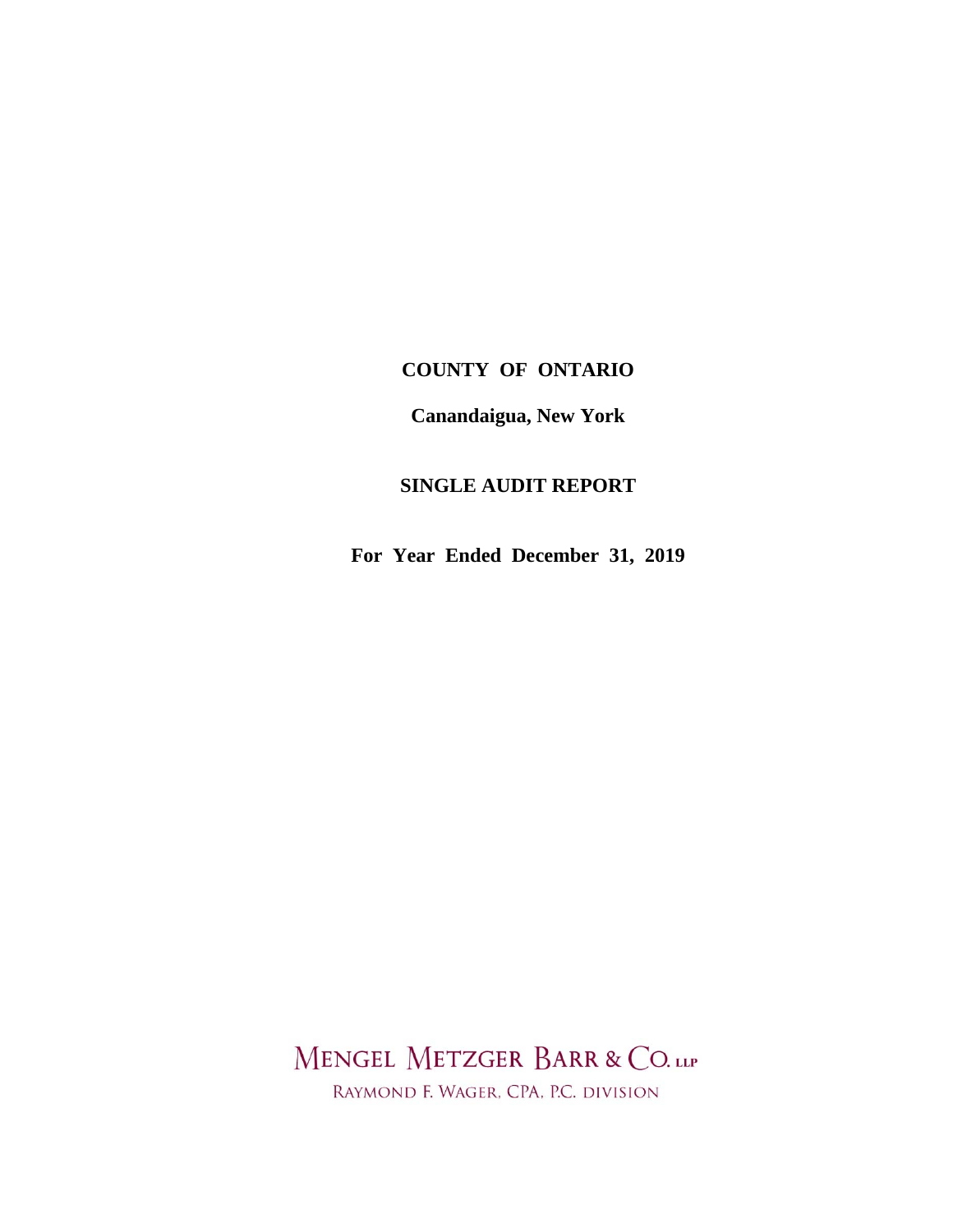# **T A B L E O F C O N T E N T S**

|                                                                                                                                                                                                  | Page    |
|--------------------------------------------------------------------------------------------------------------------------------------------------------------------------------------------------|---------|
| Report on Compliance For Each Major Federal Program; Report on<br>Internal Control Over Compliance; and Report on the Schedule of<br>Expenditures of Federal Awards Required by Uniform Guidance | $1 - 3$ |
| Schedule of Expenditures of Federal Awards                                                                                                                                                       | $4 - 6$ |
| Notes to Schedule of Expenditures of Federal Awards                                                                                                                                              | $7 - 8$ |
| Schedule of Findings and Questioned Costs                                                                                                                                                        | 9       |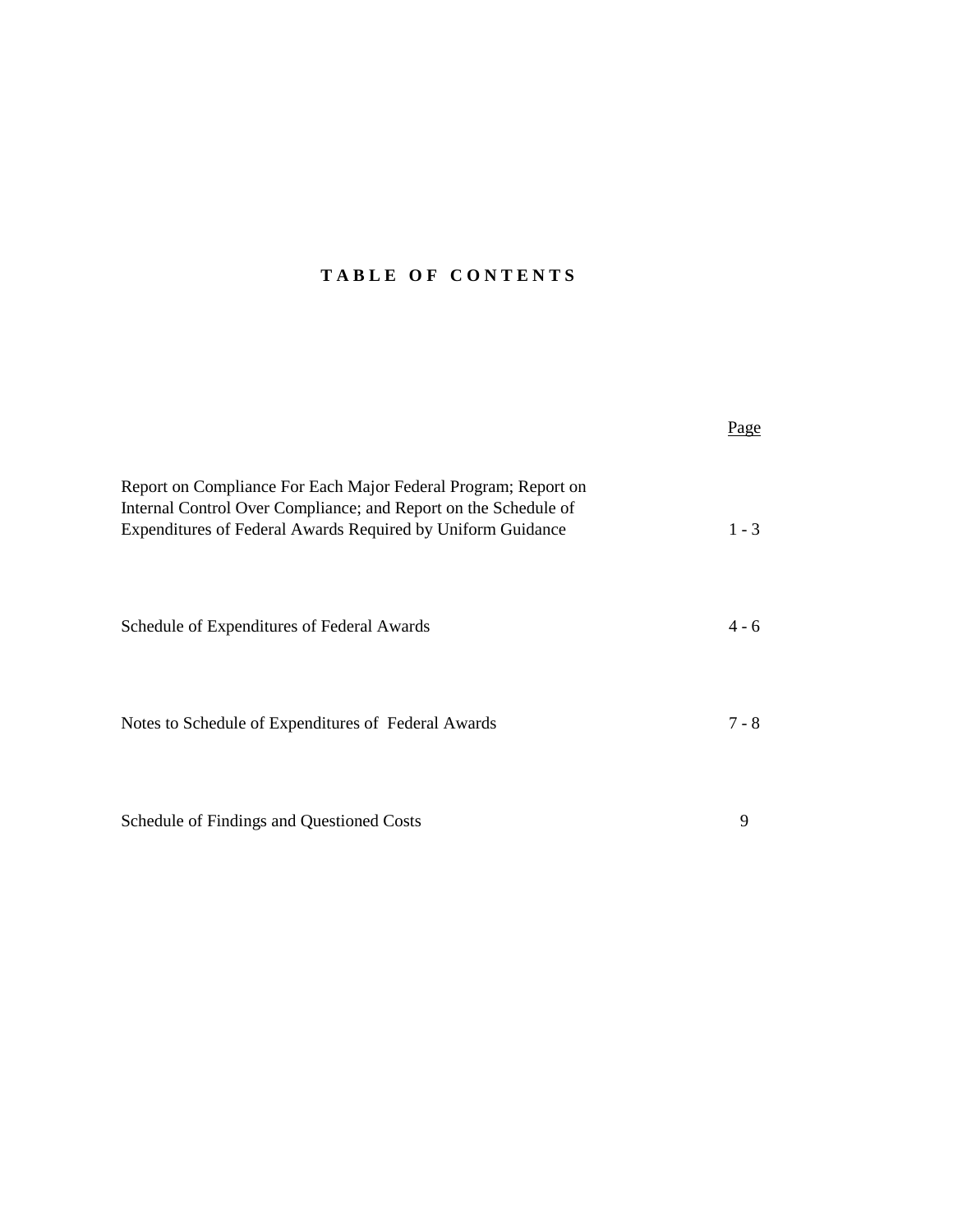# MENGEL METZGER BARR & CO. LLP

### Raymond F. Wager, CPA, P.C. division

**Report on Compliance For Each Major Federal Program; Report on Internal Control Over Compliance; and Report on the Schedule of Expenditures of Federal Awards Required by the Uniform Guidance**

## **Independent Auditors' Report**

To the Board of Supervisors County of Ontario, New York

#### *Report on Compliance for Each Major Federal Program*

*W*e have audited the County of Ontario, New York's compliance with the types of compliance requirements described in the *OMB Compliance Supplement* that could have a direct and material effect on each of the County's major federal programs for the year ended December 31, 2019. The County of Ontario, New York's major federal programs are identified in the summary of auditor's results section of the accompanying schedule of findings and questioned costs.

As discussed in note 1 to the schedule of expenditures of federal awards, the County's basic financial statements include the operations of certain entities whose federal awards are not included in the schedule of expenditures of federal awards for the year ended December 31, 2019. Our audit described below, did not include the federal awards, if any, of the entities identified in note 1.

#### *Management's Responsibility*

Management is responsible for compliance with the requirements of laws, regulations, contracts, and grants applicable to its federal programs.

#### *Auditor's Responsibility*

Our responsibility is to express an opinion on compliance for each of the County of Ontario, New York's major federal programs based on our audit of the types of compliance requirements referred to above. We conducted our audit of compliance in accordance with auditing standards generally accepted in the United States of America; the standards applicable to financial audits contained in *Government Auditing Standards*, issued by the Comptroller General of the United States; and Title 2 U.S. Code of Federal Regulations Part 200, *Uniform Administrative Requirements, Cost Principles, and Audit Requirements for Federal Awards* (Uniform Guidance). Those standards and the Uniform Guidance require that we plan and perform the audit to obtain reasonable assurance about whether noncompliance with the types of compliance requirements referred to above that could have a direct and material effect on a major federal program occurred. An audit includes examining, on a test basis, evidence about the County of Ontario, New York's compliance with those requirements and performing such other procedures as we considered necessary in the circumstances.

100 Chestnut Street Suite 1200 Rochester, NY 14604 P 585.423.1860 F 585.423.5966 mengelmetzgerbarr.com Additional Offices**:** Elmira, NY • Canandaigua, NY • Hornell, NY

1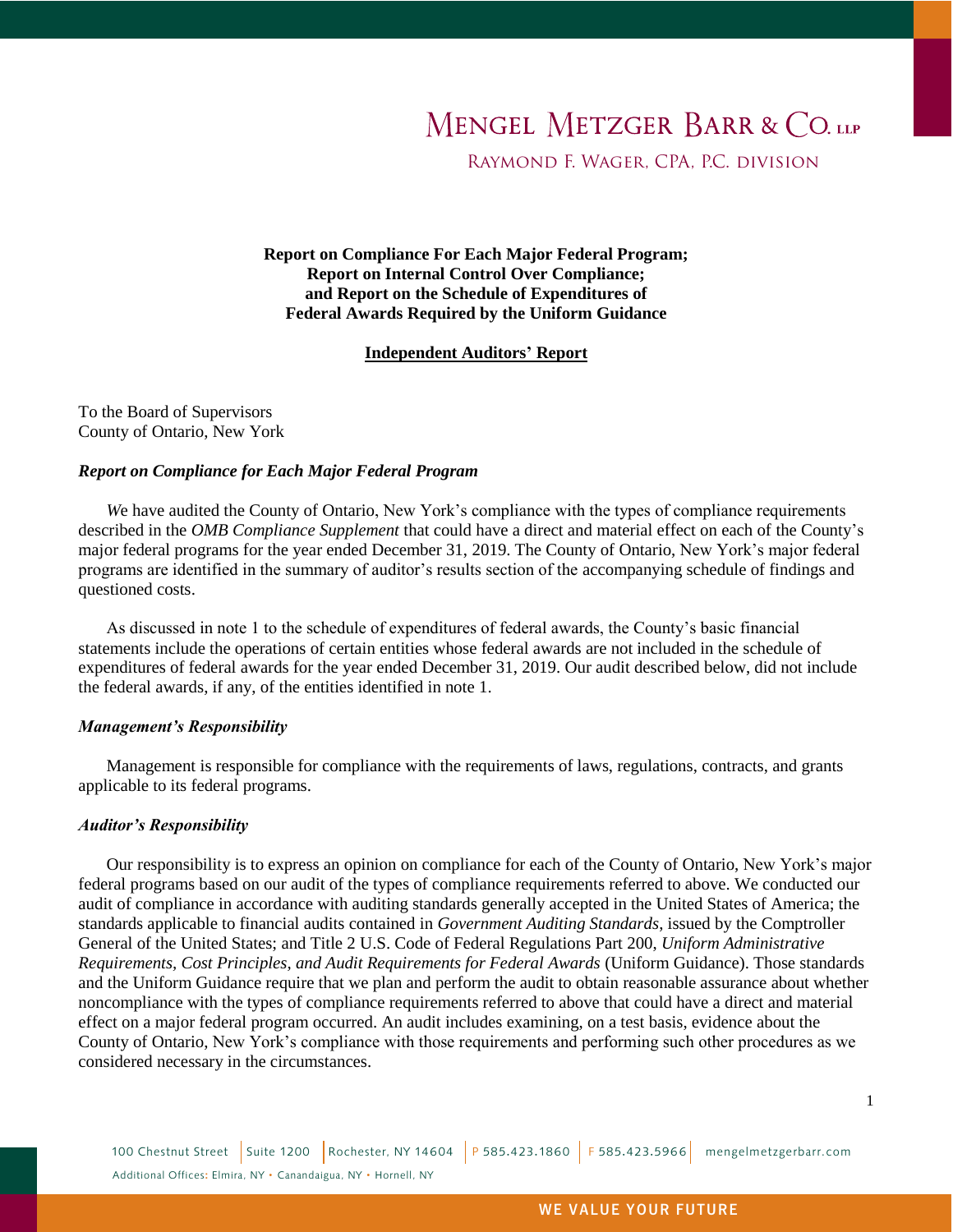We believe that our audit provides a reasonable basis for our opinion on compliance for each major federal program. However, our audit does not provide a legal determination of the County of Ontario, New York's compliance.

#### *Opinion on Each Major Federal Program*

In our opinion, the County of Ontario, New York complied, in all material respects, with the types of compliance requirements referred to above that could have a direct and material effect on each of its major federal programs for the year ended December 31, 2019.

#### *Report on Internal Control Over Compliance*

The management of the County of Ontario, New York is responsible for establishing and maintaining effective internal control over compliance with the types of compliance requirements referred to above. In planning and performing our audit of compliance, we considered the County of Ontario, New York's internal control over compliance with the types of requirements that could have a direct and material effect on each major federal program to determine the auditing procedures that are appropriate in the circumstances for the purpose of expressing an opinion on compliance for each major federal program and to test and report on internal control over compliance in accordance with the Uniform Guidance, but not for the purpose of expressing an opinion on the effectiveness of internal control over compliance. Accordingly, we do not express an opinion on the effectiveness of the County of Ontario, New York's internal control over compliance.

A *deficiency in internal control over compliance* exists when the design or operation of a control over compliance does not allow management or employees, in the normal course of performing their assigned functions, to prevent, or detect and correct, noncompliance with a type of compliance requirement of a federal program on a timely basis. A *material weakness in internal control over compliance* is a deficiency, or combination of deficiencies, in internal control over compliance, such that there is a reasonable possibility that material noncompliance with a type of compliance requirement of a federal program will not be prevented, or detected and corrected, on a timely basis. A *significant deficiency in internal control over compliance* is a deficiency, or a combination of deficiencies, in internal control over compliance with a type of compliance requirement of a federal program that is less severe than a material weakness in internal control over compliance, yet important enough to merit attention by those charged with governance.

Our consideration of internal control over compliance was for the limited purpose described in the first paragraph of this section and was not designed to identify all deficiencies in internal control over compliance that might be material weaknesses or significant deficiencies. We did not identify any deficiencies in internal control over compliance that we consider to be material weaknesses. However, material weaknesses may exist that have not been identified.

The purpose of this report on internal control over compliance is solely to describe the scope of our testing of internal control over compliance and the results of that testing based on the requirements of the Uniform Guidance. Accordingly, this report is not suitable for any other purpose.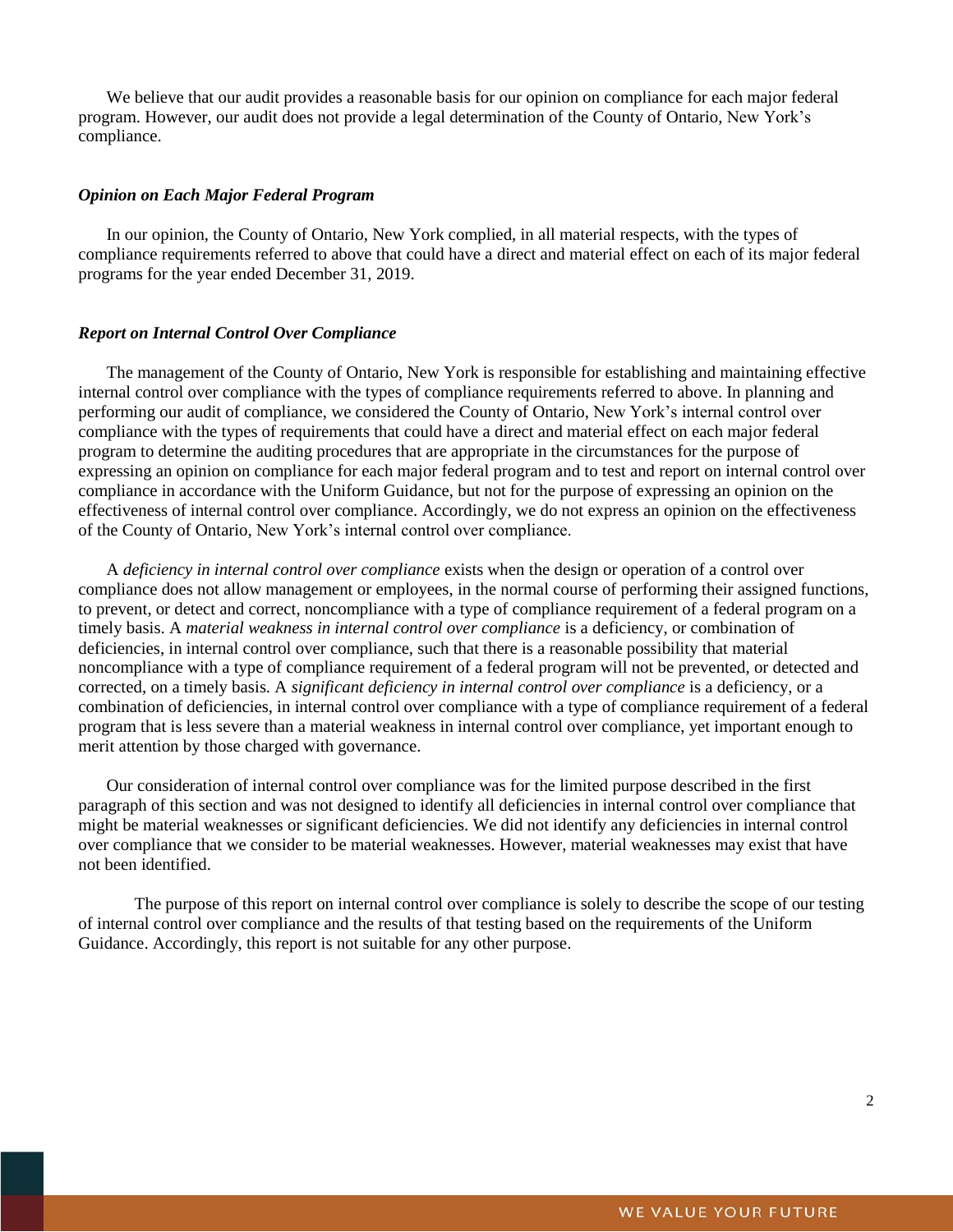#### *Report on Schedule of Expenditures of Federal Awards Required by the Uniform Guidance*

We have audited the financial statements of the County of Ontario, New York as of and for the year ended December 31, 2019, and the related notes to the financial statements, which collectively comprise the County of Ontario, New York's basic financial statements. We issued our report thereon June 2, 2020, which contained unmodified opinions on those financial statements. We did not audit the financial statements of the Finger Lakes Community College. Those financial statements were audited by other auditors whose reports have been furnished to us, and our opinion, insofar as it relates to amounts included for the Finger Lakes Community College is based solely on the report of the other auditors. Our audit was conducted for the purpose of forming opinions on the financial statements that collectively comprise the basic financial statements. The accompanying schedule of expenditures of federal awards is presented for purposes of additional analysis as required by the Uniform Guidance and is not a required part of the basic financial statements. Such information is the responsibility of management and was derived from and relates directly to the underlying accounting and other records used to prepare the basic financial statements. The information has been subjected to the auditing procedures applied in the audit of the financial statements and certain additional procedures, including comparing and reconciling such information directly to the underlying accounting and other records used to prepare the basic financial statements or to the basic financial statements themselves, and other additional procedures in accordance with auditing standards generally accepted in the United States of America. In our opinion, the schedule of expenditures of federal awards is fairly stated in all material respects in relation to the basic financial statements as a whole.

Rochester, New York June 2, 2020

Mengel, Metzgev, Barr) & Co. LLP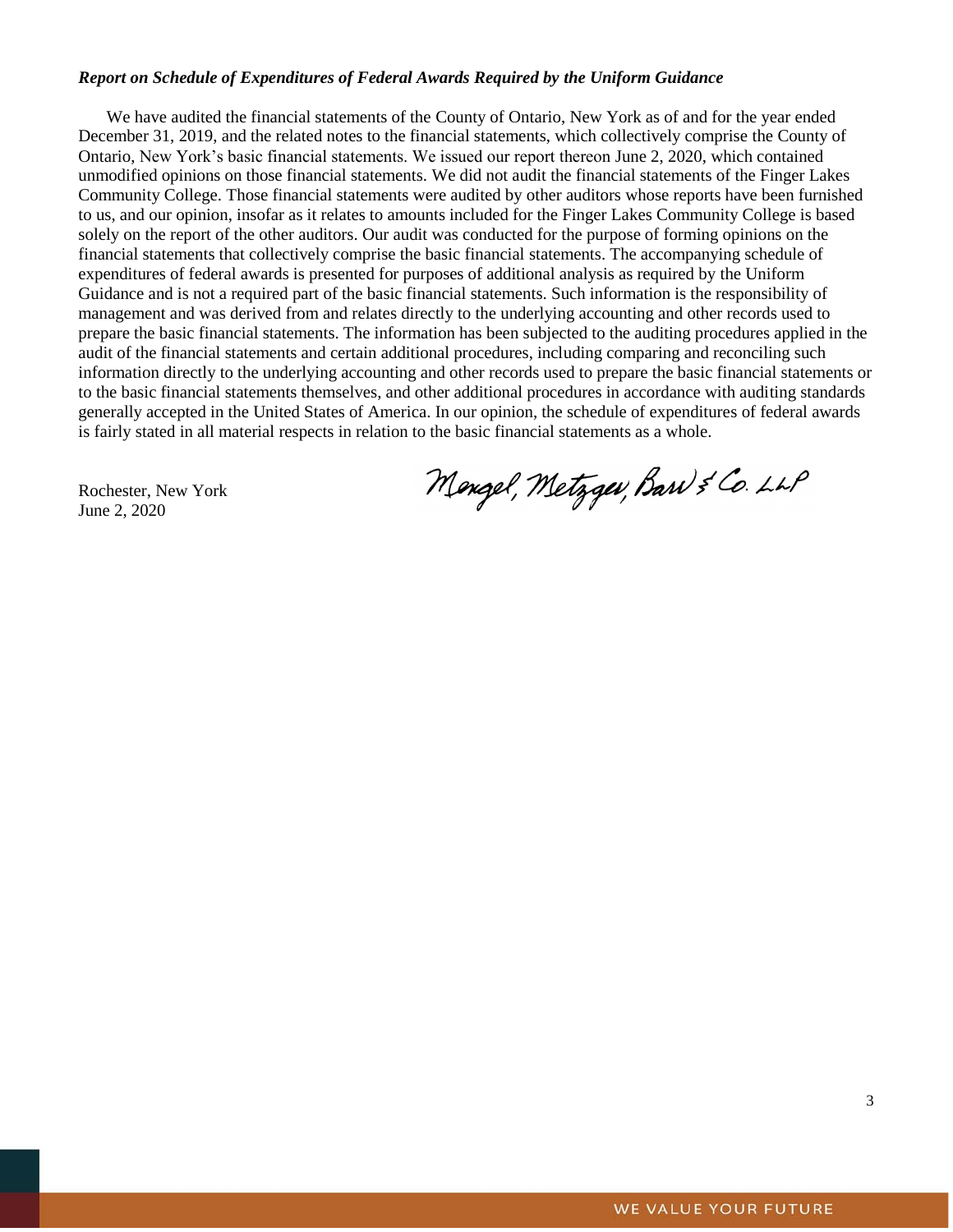## **COUNTY OF ONTARIO, NEW YORK**

## **SCHEDULE OF EXPENDITURES OF FEDERAL AWARDS**

**For Year Ended December 31, 2019**

|                                                                                | Federal       | <b>Entity</b> |                               |                |
|--------------------------------------------------------------------------------|---------------|---------------|-------------------------------|----------------|
|                                                                                | <b>CFDA</b>   | Identifying   | <b>Pass Through</b>           | Federal        |
| <b>Federal Grantor/Pass-through Grantor/Program Title</b>                      | <b>Number</b> | <b>Number</b> | to Subrecipients Expenditures |                |
| <b>U.S. DEPARTMENT OF AGRICULTURE:</b>                                         |               |               |                               |                |
| Indirect:                                                                      |               |               |                               |                |
| <b>Passed Through the New York State Office of Temporary</b>                   |               |               |                               |                |
| and Disability Assistance -                                                    |               |               |                               |                |
| State Administrative Matching Grants for the                                   |               |               |                               |                |
| Supplemental Nutrition Assistance Program                                      | 10.561        | N/A           |                               | 972,323        |
| <b>TOTAL U.S. DEPARTMENT OF AGRICULTURE</b>                                    |               |               |                               | \$<br>972,323  |
| U.S. DEPARTMENT OF HOUSING AND URBAN DEVELOPMENT:                              |               |               |                               |                |
| Indirect:                                                                      |               |               |                               |                |
| <b>Passed Though the New York State Housing Trust Fund</b>                     |               |               |                               |                |
| <b>Corporation, Office of Community Renewal -</b>                              |               |               |                               |                |
| Community Development Block Grants - State's Program                           | 14.228        | 850ED939-19   | - \$                          | \$.<br>744,756 |
| TOTAL U.S. DEPARTMENT OF HOUSING                                               |               |               |                               |                |
| AND URBAN DEVELOPMENT                                                          |               |               | \$                            | \$744,756      |
|                                                                                |               |               |                               |                |
| <b>U.S. DEPARTMENT OF JUSTICE:</b>                                             |               |               |                               |                |
| Direct:                                                                        |               |               |                               |                |
| State Criminal Alien Assistance Program                                        | 16.606        | N/A           | - \$                          | 31,747<br>\$   |
| <b>TOTAL U.S. DEPARTMENT OF JUSTICE</b>                                        |               |               | \$                            | \$<br>31,747   |
| <b>U.S. DEPARTMENT OF LABOR:</b>                                               |               |               |                               |                |
| Indirect:                                                                      |               |               |                               |                |
| <b>Passed Through Ontario County Workforce Investment -</b>                    |               |               |                               |                |
| <b>WIA Cluster</b>                                                             |               |               |                               |                |
| WIA Adult Program                                                              | 17.258        | N/A           | \$                            | 65,518<br>\$   |
| <b>WIA Youth Activities</b>                                                    | 17.259        | N/A           |                               | 70,356         |
| <b>WIA Dislocated Workers</b>                                                  | 17.278        | N/A           |                               | 65,518         |
| <b>Total WIA Cluster</b>                                                       |               |               | \$                            | \$<br>201,392  |
| TOTAL U.S. DEPARTMENT OF LABOR                                                 |               |               |                               | \$<br>201,392  |
| <b>U.S. DEPARTMENT OF TRANSPORTATION:</b>                                      |               |               |                               |                |
| <b>Indirect:</b>                                                               |               |               |                               |                |
| <u><b>Passed Through the New York State Department of Transportation -</b></u> |               |               |                               |                |
| Highway Planning and Construction                                              | 20.205        | N/A           | \$                            | \$2,372,501    |
| Passed Through NYS Sheriff's Association -                                     |               |               |                               |                |
| State and Community Highway Safety                                             | 20.600        | N/A           |                               | 23,013         |
| <b>Passed Through the New York State Governor's Traffic</b>                    |               |               |                               |                |
| <b>Safety Committee -</b>                                                      |               |               |                               |                |
| Occupant Protection Incentive Grant                                            | 20.602        | N/A           |                               | 2,933          |
| National Priority Safety Program                                               | 20.616        | N/A           |                               | 3,890          |
| TOTAL U.S. DEPARTMENT OF TRANSPORTATION                                        |               |               | \$                            | \$2,402,337    |

4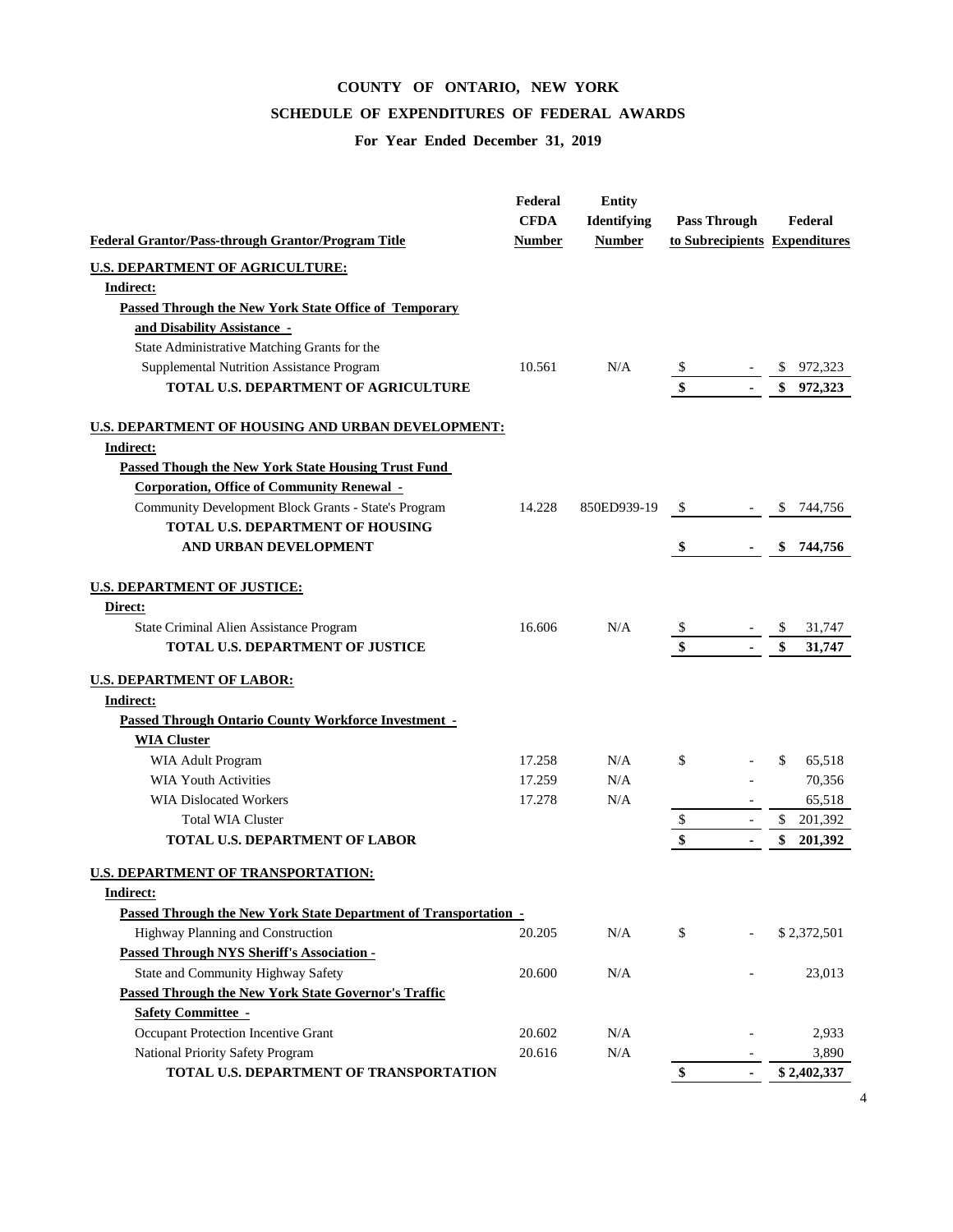|                                                                | Federal       | <b>Entity</b>      |              |                     |                     |  |
|----------------------------------------------------------------|---------------|--------------------|--------------|---------------------|---------------------|--|
|                                                                | <b>CFDA</b>   | <b>Identifying</b> |              | <b>Pass Through</b> | Federal             |  |
| <b>Federal Grantor/Pass-through Grantor/Program Title</b>      | <b>Number</b> | <b>Number</b>      |              | to Subrecipients    | <b>Expenditures</b> |  |
| <b>U.S. DEPARTMENT OF EDUCATION:</b>                           |               |                    |              |                     |                     |  |
| <b>Indirect:</b>                                               |               |                    |              |                     |                     |  |
| Passed through the NYS Department of Health,                   |               |                    |              |                     |                     |  |
| <b>Bureau of Early Intervention -</b>                          |               |                    |              |                     |                     |  |
| Special Education - Grants for Infants and Families            | 84.181        | N/A                | \$           |                     | \$<br>52,853        |  |
| <b>TOTAL DEPARTMENT OF EDUCATION</b>                           |               |                    | \$           |                     | \$<br>52,853        |  |
| U.S. DEPARTMENT OF HEALTH AND HUMAN SERVICES:                  |               |                    |              |                     |                     |  |
| Indirect:                                                      |               |                    |              |                     |                     |  |
| Passed through the New York State Office for the Aging -       |               |                    |              |                     |                     |  |
| Special Programs for the Aging - Title III, Part D - Disease   |               |                    |              |                     |                     |  |
| Prevention and Health Promotion Services                       | 93.043        | N/A                | \$           |                     | \$<br>7,529         |  |
| National Family Caregiver Support - Title III - Part E         | 93.052        | N/A                |              |                     | 57,308              |  |
| <b>Aging Cluster</b>                                           |               |                    |              |                     |                     |  |
| Special Programs for the Aging - Title III, Part B - Grant for |               |                    |              |                     |                     |  |
| Supportive Services and Senior Centers                         | 93.044        | N/A                |              |                     | 100,199             |  |
| <b>Nutrition Services</b>                                      | 93.045        | N/A                |              |                     | 212,850             |  |
| Nutrition Services Incentive Program                           | 93.053        | N/A                |              |                     | 43,774              |  |
| <b>Total Aging Cluster</b>                                     |               |                    | \$           |                     | \$<br>356,823       |  |
| Medicare Enrollment Assistance Program                         | 93.071        | N/A                | $\mathbb{S}$ |                     | \$<br>10,395        |  |
| <b>Passed Through the New York State Office of Alcoholism</b>  |               |                    |              |                     |                     |  |
| and Substance Abuse Services -                                 |               |                    |              |                     |                     |  |
| <b>Block Grant for Prevention and</b>                          |               |                    |              |                     |                     |  |
| <b>Treatment of Substance Abuse</b>                            | 93.959        | N/A                |              | 119,331             | 293,754             |  |
| Substance Abuse and Mental Health Grant                        | 93.243        | N/A                |              |                     | 336,972             |  |
| <b>Passed Through the New York State Office of Temporary</b>   |               |                    |              |                     |                     |  |
| and Disability Assistance -                                    |               |                    |              |                     |                     |  |
| Temporary Assistance for Needy Families                        | 93.558        | N/A                |              |                     | 5,498,694 *         |  |
| <b>Child Support Enforcement</b>                               | 93.563        | N/A                |              |                     | 880,170 *           |  |
| Low-Income Home Energy Assistance                              | 93.568        | N/A                |              |                     | 2,697,768           |  |
| <b>SUBTOTAL</b>                                                |               |                    | \$           | 119,331             | \$10,139,413        |  |
|                                                                |               |                    |              |                     |                     |  |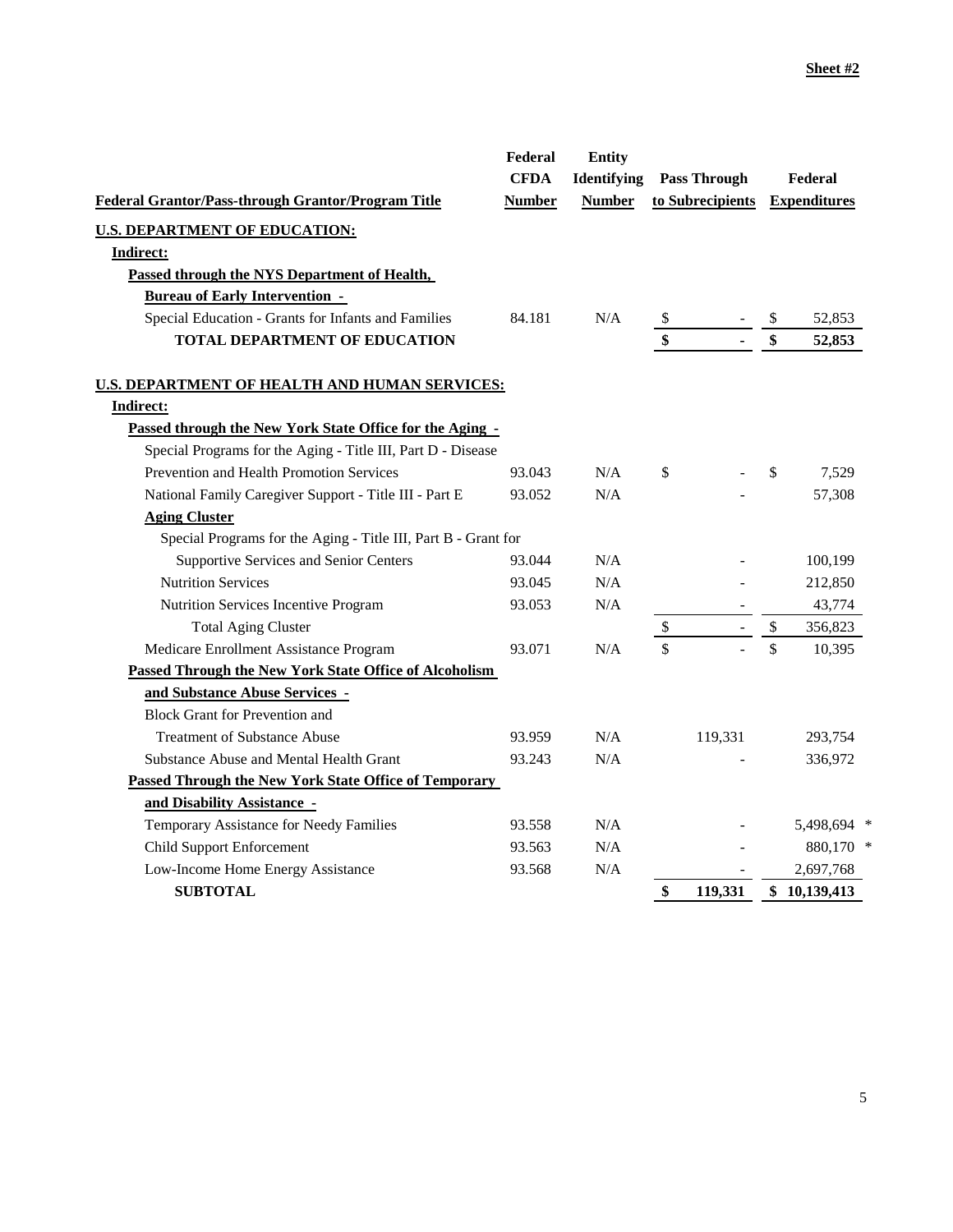|                                                                  | Federal       | <b>Entity</b>      |                                |                     |  |
|------------------------------------------------------------------|---------------|--------------------|--------------------------------|---------------------|--|
|                                                                  | <b>CFDA</b>   | <b>Identifying</b> | <b>Pass Through</b>            | Federal             |  |
| <b>Federal Grantor/Pass-through Grantor/Program Title</b>        | <b>Number</b> | <b>Number</b>      | to Subrecipients               | <b>Expenditures</b> |  |
| <b>U.S. DEPARTMENT OF HEALTH AND HUMAN SERVICES (Continued):</b> |               |                    |                                |                     |  |
| Indirect:                                                        |               |                    |                                |                     |  |
| <b>Passed Through the New York State Office of Children</b>      |               |                    |                                |                     |  |
| and Family Services -                                            |               |                    |                                |                     |  |
| Child Care Development Block Grant                               | 93.596        | N/A                | \$                             | \$<br>1,929,333     |  |
| Stephanie Tubbs Jones Child Welfare Services Program             | 93.645        | N/A                |                                | 60,530              |  |
| Foster Care - Title IV-E                                         | 93.658        | N/A                |                                | 543,735 *           |  |
| <b>Adoption Assistance</b>                                       | 93.659        | N/A                |                                | 458,084             |  |
| Promoting Safe and Stable Families                               | 93.556        | N/A                |                                | 16,361              |  |
| <b>Social Services Block Grant</b>                               | 93.667        | N/A                |                                | 747,046             |  |
| Chafee Foster Care Independence Program                          | 93.674        | N/A                |                                | 32,369              |  |
| Passed Through the New York State Department of Health -         |               |                    |                                |                     |  |
| Centers for Disease Control and Provention - Investigations      |               |                    |                                |                     |  |
| and Technical Assistance                                         | 93.283        | N/A                |                                | 103,457             |  |
| Childrens Health Insurance Program                               | 93.767        | N/A                |                                | 40,302              |  |
| Medical Assistance Program                                       | 93.778        | N/A                |                                | 1,084,908 *         |  |
| Centers for Medicare and Medicaid Servies Research,              |               |                    |                                |                     |  |
| Demonstrations, and Evaluations                                  | 93.779        | N/A                |                                | 33,284              |  |
| TOTAL U.S. DEPARTMENT OF HEALTH AND HUMAN SERVICES \$            |               |                    | 119,331                        | \$15,188,822        |  |
|                                                                  |               |                    |                                |                     |  |
| U.S. DEPARTMENT OF SOCIAL SECURITY ADMINISTRATION:               |               |                    |                                |                     |  |
| Direct:                                                          |               |                    |                                |                     |  |
| Supplemental Security Income                                     | 96.006        | N/A                | \$                             | \$<br>15,000        |  |
| TOTAL U.S. DEPARTMENT OF SOCIAL SECURITY ADMINISTRAT \$          |               |                    |                                | \$<br>15,000        |  |
| U.S. DEPARTMENT OF HOMELAND SECURITY:                            |               |                    |                                |                     |  |
| Indirect:                                                        |               |                    |                                |                     |  |
| <b>Passed Through the New York State Division of Homeland</b>    |               |                    |                                |                     |  |
| <b>Security and Emergency Services -</b>                         |               |                    |                                |                     |  |
| Homeland Security - EMPG FY18                                    | 97.067        | T836085            | \$                             | \$<br>45,081        |  |
| Homeland Security - Tactical Team                                | 97.067        | C972269            |                                | 97                  |  |
| Homeland Security - SHSP FY16                                    | 97.067        | C972260            |                                | 19,224              |  |
| Homeland Security - SHSP FY17                                    | 97.067        | C972270            |                                | 6,449               |  |
| Homeland Security - SHSP FY18                                    | 97.067        | C972280            |                                | 24,083              |  |
| Homeland Security - HMEP FY18                                    | 97.067        | T972276            |                                | 5,172               |  |
| Homeland Security - DHLS FY16                                    | 97.067        | T180124            |                                | 2,795               |  |
| Homeland Security - SLETPP FY17                                  | 97.067        | T972272            |                                | 12,933              |  |
| Homeland Security - SLETPP FY18                                  | 97.067        | T972282            |                                | 30,295              |  |
| TOTAL U.S. DEPARTMENT OF HOMELAND SECURITY                       |               |                    | \$<br>$\overline{\phantom{a}}$ | \$<br>146,129       |  |
| TOTAL FEDERAL AWARD EXPENDITURES                                 |               |                    | \$<br>119,331                  | \$19,755,359        |  |
|                                                                  |               |                    |                                |                     |  |

\* Major Programs 6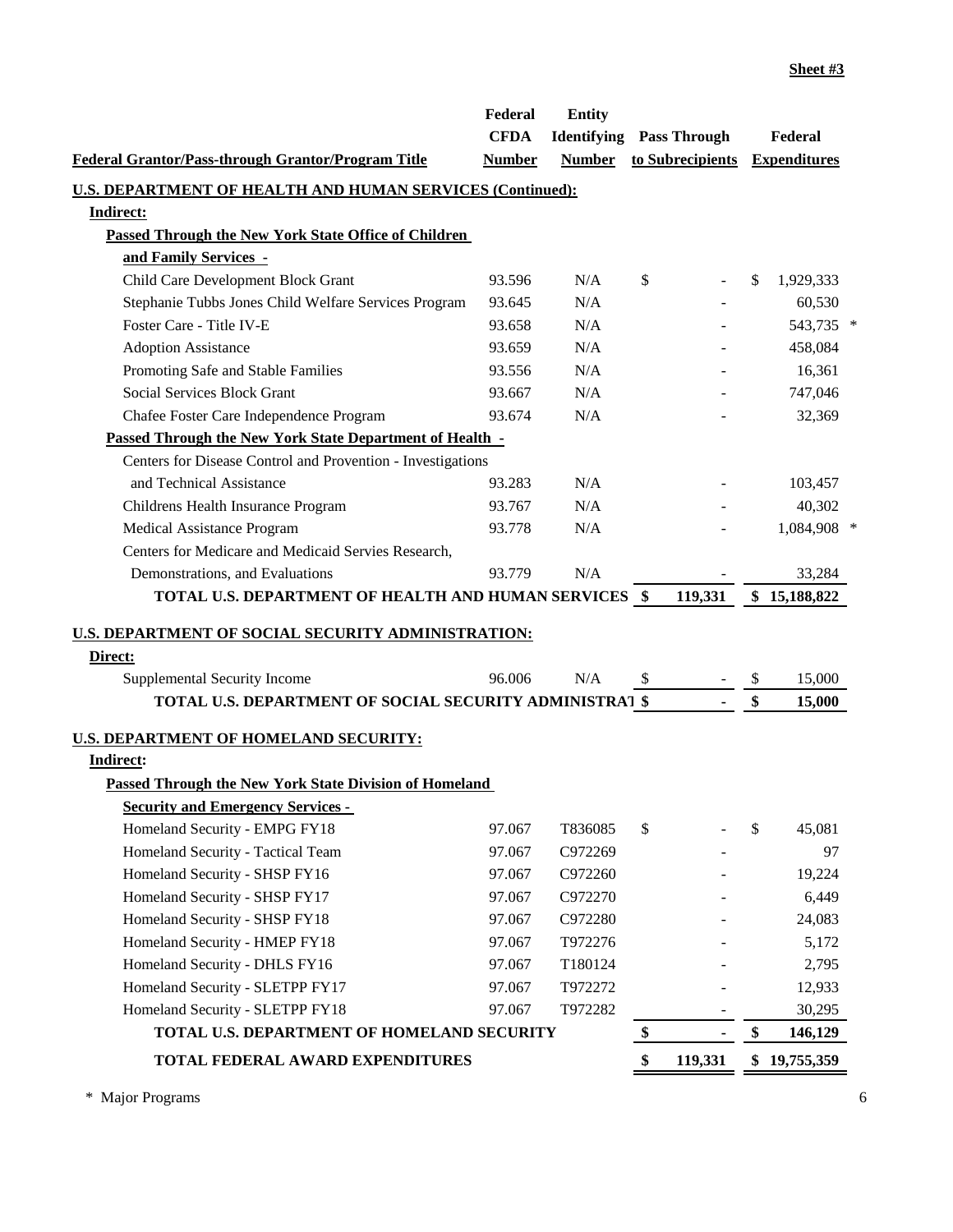## **COUNTY OF ONTARIO NEW YORK**

#### **Notes to Schedule of Expenditures of Federal Awards**

**December 31, 2019**

#### **1. Basis of Presentation:**

#### **a. Reporting Entity**

The accompanying Schedule of Expenditures of Federal Awards (the schedule) includes the federal award activity of the County of Ontario, New York (the County) under programs of the federal government for the year ended December 31, 2019, except that it does not include the federal financial assistance programs, if any, of the Ontario County Industrial Development Agency, the Finger Lakes Community College, the Ontario County Four Seasons Local Development Corporation, and the Ontario Tobacco Asset Securitization Corporation. The information in this schedule is presented in accordance with the requirements of Title 2 U.S. Code of Federal Regulations Part 200, *Uniform Administrative Requirement's, Cost Principles, and Audit Requirements for Federal Awards* (Uniform Guidance). Because the schedule presents only a selected portion of the operations of the County of Ontario, it is not intended to and does not present the financial position, changes in net position, or cash flows of the County.

#### **b. Pass-Through Programs**

Where the County receives funds from a government entity other than the federal government (pass-through), the funds are accumulated based upon the Catalog of Federal Domestic Assistance (CFDA) number advised by the pass-through grantor.

Identifying numbers, other than CFDA numbers, which may be assigned by pass-through grantors are not maintained in the County's financial management system. Where the County has identified passthrough identifying numbers they are included in the schedule of expenditures of federal awards.

#### **2. Summary of Significant Accounting Policies:**

Expenditures reported on the schedule are reported on the GAAP basis of accounting. Such expenditures are recognized following the cost principles contained in the Uniform Guidance, wherein certain types of expenditures are not allowable or are limited as to reimbursement. Negative amounts shown on the schedule represent adjustments or credits made in the normal course of business to amounts reported as expenditures in prior years.

#### **3. Indirect Costs:**

Indirect costs are included in the reported expenditures to the extent they are included in the federal financial reports used as the source for the data presented. The County has not elected to use the 10% deminimus indirect cost rate allowed under the Uniform Guidance.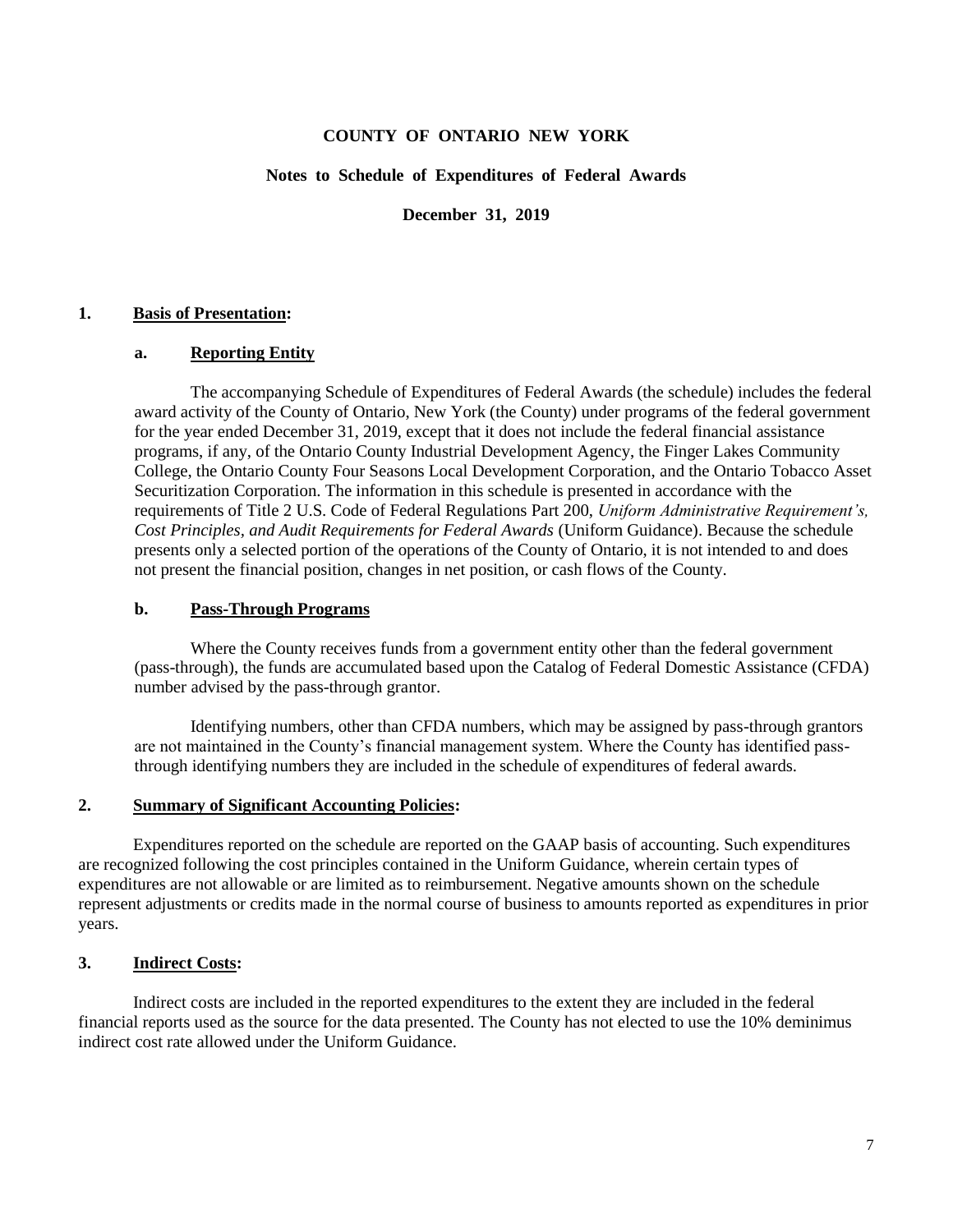## **4. Matching Costs:**

Matching costs, i.e., the County's share of certain program costs, are not included in the reported expenditures.

## **5. Department of Social Services – Administrative Costs:**

Differences between the amounts reflected in the Schedule of Expenditures of Federal Awards and the Department of Social Services' federal financial reports (RF-2 claims) are due to the allocation of administrative costs to the individual programs.

## **6. Childcare Development Block Grant:**

The Childcare Development Block Grant is funded by State and Federal monies. The percentage allocated to each varies on a monthly basis and is therefore, recorded on the books of the County as State expenditures. Because these State and Federal expenditures are commingled they are all assumed to be Federal for single audit purposes.

## **7. Non-Monetary Federal Program:**

The County is the recipient of federal award programs that do not result in cash receipts or disbursements. Such programs are termed "non-monetary programs." During the year ended December 31, 2019, the County participates in the low-income home energy assistance program (HEAP) in which the County identifies the vendors who are to receive reimbursement for services provided to HEAP recipients and New York State pays those vendors directly. The County authorized \$2,697,768 in benefits for the HEAP program (CFDA Number 93.568).